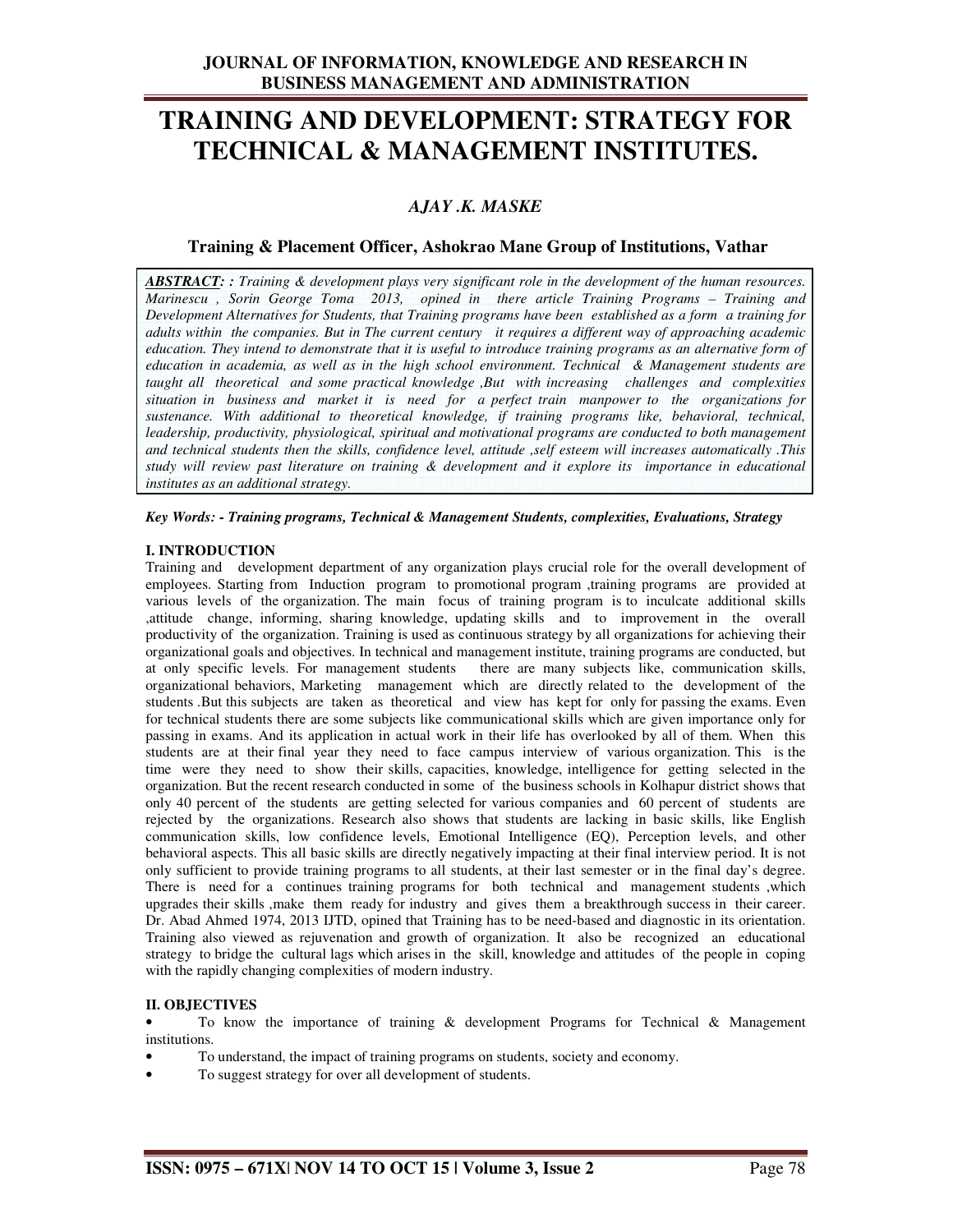## **JOURNAL OF INFORMATION, KNOWLEDGE AND RESEARCH IN BUSINESS MANAGEMENT AND ADMINISTRATION**

## **III. METHODOLOGY**

Review of past literature on training and development is used to get insights for the study. Research Articles, paper published in past has studied and the researcher has provided conclusion.

### **IV. REVIEW OF LITERATURE**

**Marinescu Sorin, George Toma 2013**, opined in their article (Training Programs – Training and Development Alternatives for Students) Training programs are only focused and conducted for the adults and the employees within the organization ,training programs importance is given only for the working employees. But they have suggested in their research , in this current competitive era it requires a diverse ways of approaching academic education. They propose to demonstrate that it is useful to initiate training programs as an alternative form of education in academia, as well as in the high school environment.

**Salma Shaheen, Sultana Khatoon 2013,** Concluded in their research paper (Importance of Industrial Training for Engineering Girl students) Training programs are beneficial for students of all disciples. Training plays an instrumental role in improving communication skills, managerial skills, and building confidence among students. It also helps students for getting jobs. They also concluded that courses and curriculum should be reoriented towards practical knowledge and art of doing things. And they also suggested that there is a critical need of training centers close to the universities or within the universities. This research also shows that 80% of students have supported that the training should close to their location where they stay.

**Dr. Abad Ahmed 1974, 2013**, recognized that training program can also be a educational strategy to bridge the cultural lags which are arises in the knowledge, skill and attitudes of the people in coping with rapidly changing complexities of the modern industry. This research article has created a need for training as an educational strategy for institutions for bridging the gaps which are raised with rapid changes in the business.

**Herman Aguinis and Kurt Kraiger 2009**, in their research article (Benefits of Training and Development for Individuals and Teams, Organizations, and Society) has summarized the recognition of the benefits of training activities for the society has lead many countries around the world to adopt national polices for encouraging to design and delivery of training programs at the national level. And the aim of this polices are to development and improvement in the national human capital, which will ultimately relates for economic prosperity . This research gives us the level of significance of the training program to all the society and its impact on the economy.

**Karim Babayi Nadinloyia, Nader Hajloo, Nasser Sobhi Garamaleki, Hasan Sadeghi 2013** – has opined in their article (The Study Efficacy of Time Management Training on Increase Academic Time Management of Students) training programs will brings improvements among the students. They have done experimental research on students at university *of Mohaghegh Ardabili* in Iran. Experiment was conducted on two groups, (experimental & controlled) experimental group was provided with time management training in 10 sessions whereas controlled group have not given any training. This study shows a significant differences in this two groups , the significance of time management was increased and it was better among the experimental students compare to the control group. They also concluded in their study that time management skills can be trained. This study has also given the relation between time management training program and academic achievement that this kind of training could feasibly result in improvements in academic achievement, particularly those students who are poor at time management.

**Mingkhuan Phaksunchai, Wannee Kaemkate and Suwimon Wongwanich, 2013,** stated in their article ( Research and Development of a Training Package for Developing Creative Problem Solving of Undergraduate Students) there are large number of Undergraduate Students are lacking in problem solving skills, which are creating negative effects on their lives, minds and society. This resulted in negative effects toward their lives. In this study they suggested need for development of creative problem solving should take place in the students, in order to allow students to gain the ability to face problem and solve it. After observing and assessment they had developed a training package comprises of 6 study units with 19 training activities and total Duration used in training of 27 hours.

#### **V. CONCLUSION**

This research reviews concludes that there is a need for a additional training programs with Academic curriculum for the overall development of the students.